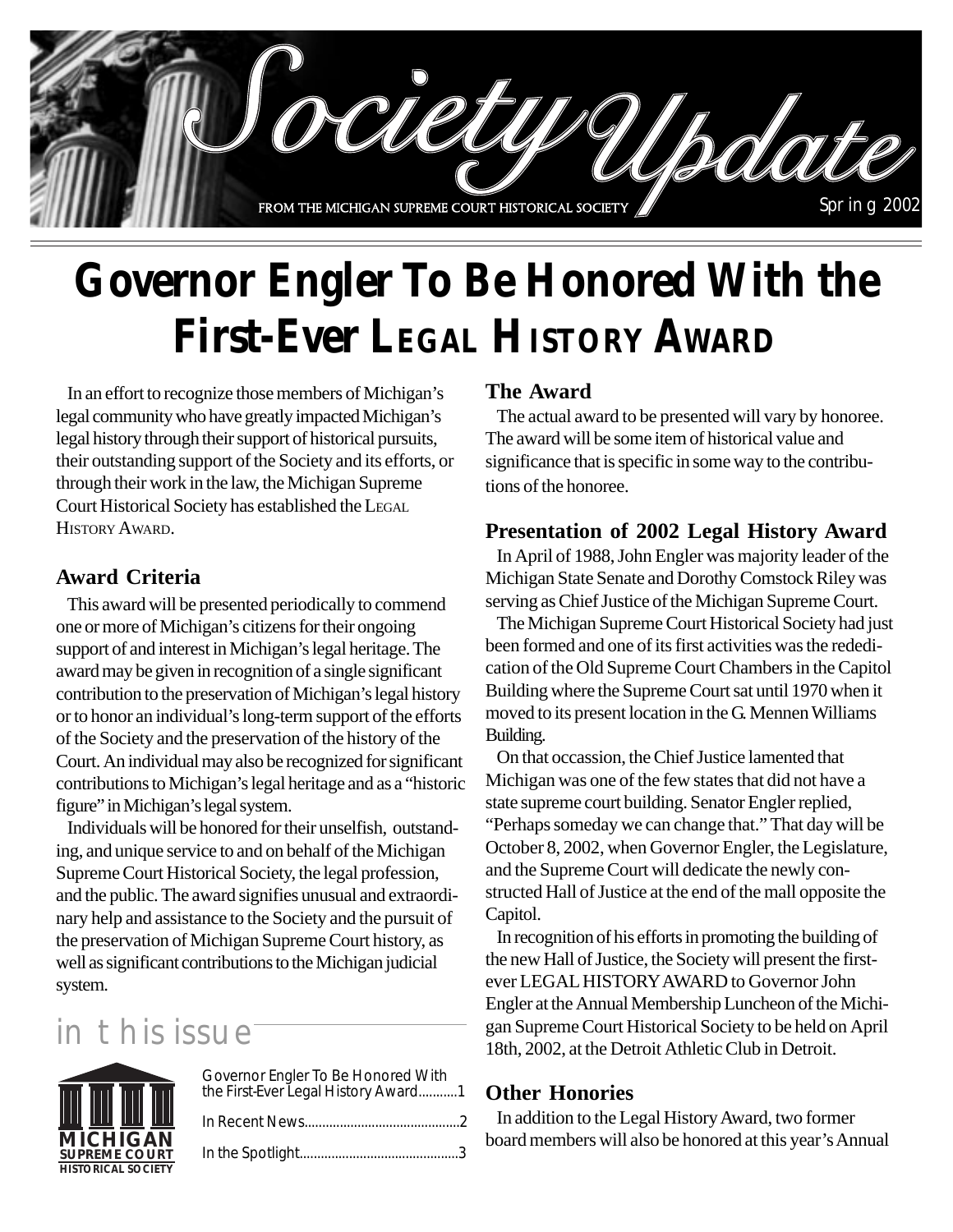Membership Luncheon. Former directors Thomas A. McNish, who passed away last year, and Roger F. Lane, who will retire from the board on April 18th, will be honored with proclamations thanking them for their service to the Society.

A social and cocktail reception is scheduled to begin at 11:30 a.m. in the main dining room of the Club. The luncheon will begin at 12:00 p.m. The program will begin at approximately 12:45 p.m. and is scheduled to conclude by 1:30 p.m. For information or reservations for the Luncheon, please contact Angela Bergman at 517-346-6419 or abergman@micourthistory.org.

**LUNCHEON TICKETS STILL AVAILABLE: PURCHASE YOURS AT THE DOOR APRIL 18, 2002 DETROIT ATHLETIC CLUB 12:00 NOON**

ш  $\blacksquare$  $\blacksquare$ Ξ a.  $\blacksquare$ a. п

# **MARK YOUR CALEDARS TODAY!**

**HALL OF JUSTICE BUILDING DEDICATION TUESDAY, OCTOBER 8, 2002 10:00 A.M. TO 1:00 P.M. LANSING, MICHIGAN**

**CELEBRATING FOUNDATIONS OF JUSTICE A FUND RAISING DINNER FOR THE LEARNING CENTER SATURDAY EVENING OCTOBER 12, 2002 MICHIGAN HALL OF JUSTICE LANSING, MICHIGAN**

## **In Recent News.... Society Projects Progressing Nicely**

Several on-going Society projects are progressing and are on schedule to be completed by the fall of 2002.

In January of 2002, Cooley Law student Juria Jones completed her assignment to compile information on former Justices Levin and Boyle. In addition to compiling biographical information, she collected newspaper articles and compiled lists of opinions and dissents written by the two Justices. She also wrote summaries of several key cases to help familiarize the oral historian with the work of the Justices.

In February, oral historian Glenn Ruggles received the research packets and began developing questions for the Justices' interviews. A pre-interview has been conducted with Justice Levin and the oral history interview is scheduled to take place late in the spring.

In addition to the new histories that are being conducted, work by the Coleman Intern dividing the existing histories into searchable segments is progressing as scheduled. Eleven of the twelve text files have been formatted and divided according to broad subjects such as early history, education, law school and training, career, and judicial philosophy. The next step of the project is segmenting the audio files to match the text divisions and formatting them to become available online.

Last but not least, the Society's pilot Education Program is continuing to progress. Nearly 30 copies of each lesson plan have been delivered to teachers throughout the state and feedback has already begun to filter in. Early feedback indicates that the plans are a big hit and are proving to be quite useful to teachers of Government and law-related subject.

### **Hall of Justice Construction Continues**

The Hall of Justice remains on schedule and under budget. This progress reflects the outstanding efforts of the Justices of the Supreme Court, the Court of Appeals, The Christman Company, Albert Kahn Associates, and the Department of Management and Budget. Anyone who has passed near the building site (925 West Ottawa Street in Lansing) has been able to observe the steady rise of this important building.

The interior will reflect the highest levels of functionality, without compromising the necessary dignity of this courthouse. A Learning Center will educate all of Michigan citizens, including its youngest, regarding the nature of our system of justice. A Conference Center will allow gatherings of trial judges and others to explore the best ways to deliver justice. Two remarkable courtrooms will serve as fitting sites for the appellate branches of our One Court of Justice.

The Hall of Justice will be dedicated on October 8, 2002. The State Bar of Michigan will host a fundraising dinner for the Learning Center on October 12, 2002. We hope to see you on both occasions.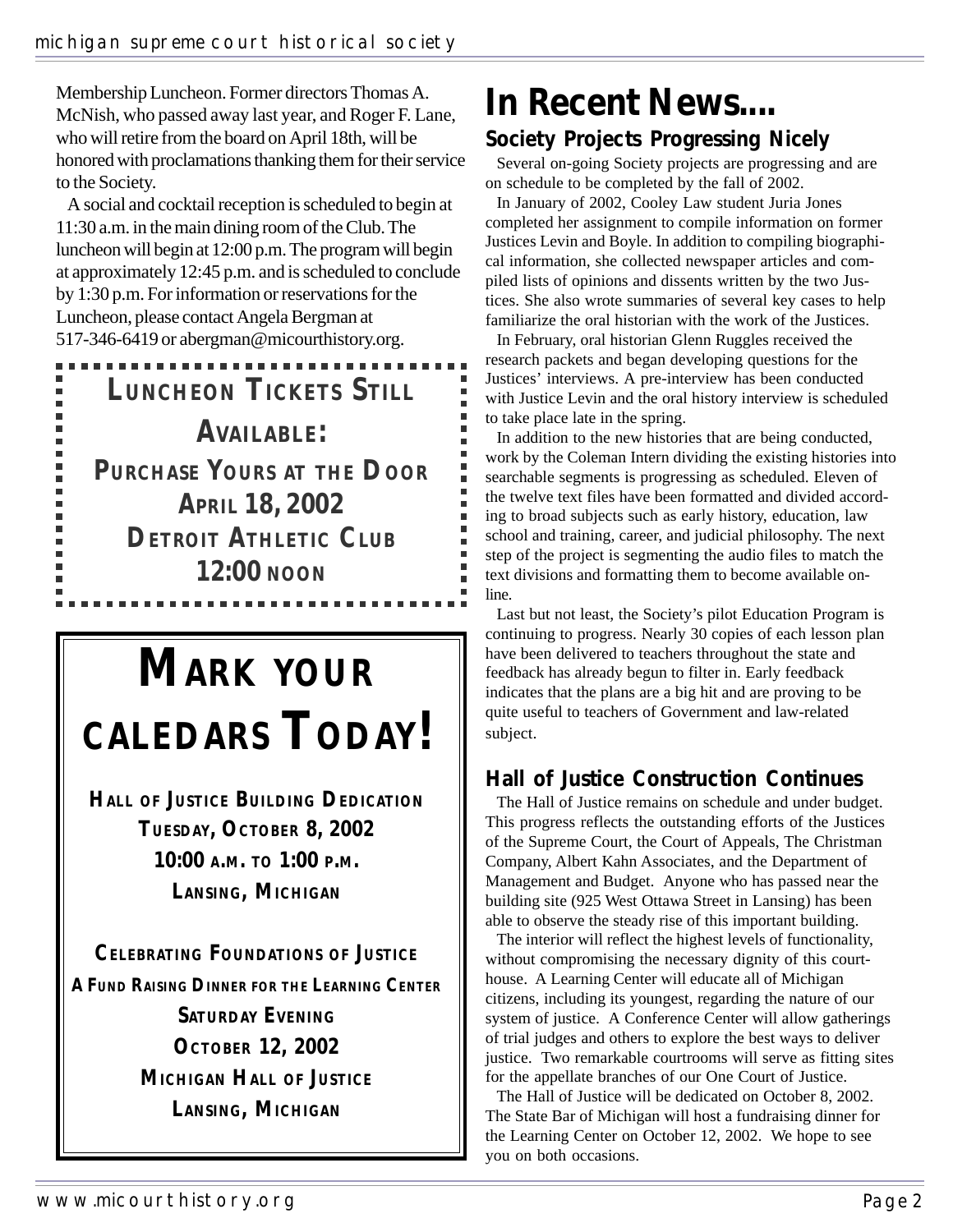### **In the Spotlight....Two Former Governors Justice Alpheus Felch Justice Epaphroditus Ransom**

Epaphroditus Ransom was born on March 24, 1798, in Shelburne Falls, Massachusetts, the first of twelve children. He received a good education at various New England academies and by 1823 he had opened his own law practice in Townsend, Vermont. Ransom was elected to the Vermont Legislature but decided instead that he wanted to move his wife, Almira, and their children to the Territory of Michigan.

The family established themselves in what is now known as Kalamazoo. He began practicing law in the area as well as involving himself in various business and agricultural ventures. It was not long, however, before he was drawn back into politics.

Ransom served in the State Legislature prior to being appointed a Circuit Court Judge and Associate Justice of the Supreme Court by Governor Stevens T. Mason in 1837. He maintained his service on the Court until 1848 when he resigned after being elected Governor of Michigan. Ransom was the first governor to be inaugurated in the new state capitol of Lansing. After his term as Governor, however, his luck with politics and business began to change.

Ransom was not renominated for governor by the Democratic Party due to his strong anti-slavery position. Yet his constituents in Kalamazoo still valued his work and elected him once again to the State Legislature in 1853 and 1854. In addi-

tion, he was successful as the President of the Michigan **Agricultural** Society and as Regent for the University of Michigan. However, his private endeavors began to falter. The business partnership he had with his son, Wyllys, was destroyed



by the panic of 1855. "Faced with his financial losses and broken health, Ransom was grateful when President James Buchanan appointed him receiver of the public monies for the Osage land office at Fort Scott, Kansas, in 1857." Epaphroditus Ransom died at Fort Scott on November 11, 1859.

Alpheus Felch was born on September 28, 1804, in Limerick, Maine. Felch was an orphan by the time he was two years old and his primary guardian from that point on was his paternal grandfather.

Poor health plagued Felch during his youth, yet he still managed to excel in school. After completing his studies in law and being admitted to the Bar, he began practicing law in Maine. However, his ill health again intervened and forced

him to relocate to a warmer climate. Felch intended to move to Mississippi, but got as far as Michigan when he stopped his travels and settled in Monroe.

Shortly after his arrival in Monroe, Felch took the position

of village attorney. His career as a public servant continued when he was elected to the State Legislature. Felch was also appointed to the State Bank Commission and the position of Auditor General. In 1843, he was appointed to the Michigan Supreme Court. He remained on the Bench until he was elected Governor of Michigan in 1845. Felch left this office before his term expired to run for the United States Senate. He was elected to service, and while in the Senate President Franklin Pierce appointed Felch as the Commissioner to negotiate Spanish and Mexican land claims under the Treaty of Guadalupe Hidalgo. Felch's investigations as Commissioner were completed in March of 1854; the testimony of all the cases heard by Felch amassed forty volumes.

Following his service in the U.S. Senate, Felch returned to practice law in Ann Arbor but retired in 1874. Felch was a Tappan Professor of Law at the University of Michigan for five years and also served on the Board of Regents of the University. Alpheus Felch died in 1896.

*Biographies taken from the Michigan Supreme Court Historical Reference Guide pages 29 and 35.*